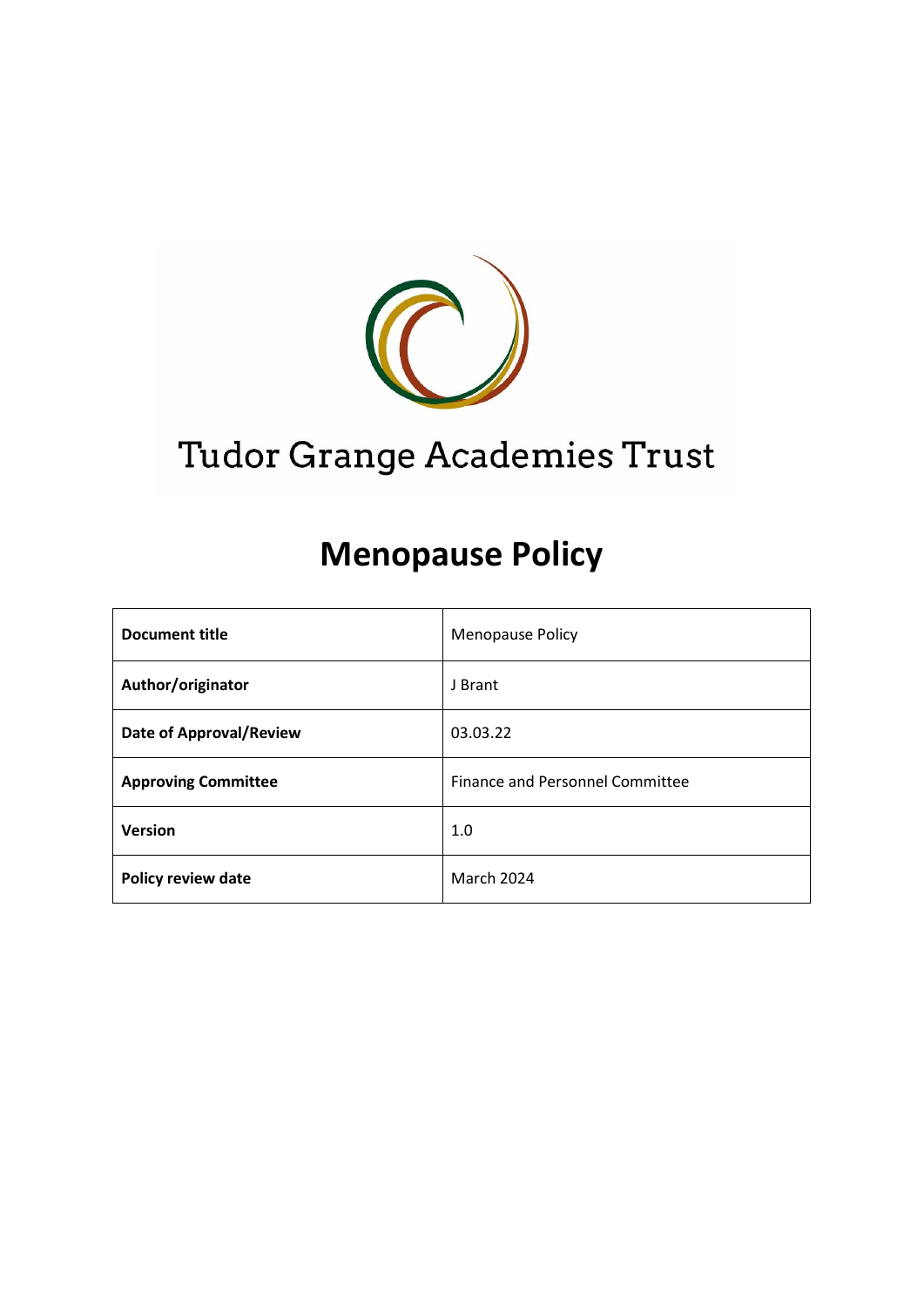| Date updated | Version  | Change from last version |
|--------------|----------|--------------------------|
| 03.03.22     | -<br>T.N | New document             |

# **Contents**

# <span id="page-1-0"></span>**1. Aims**

# 1.1. This policy aims to:

- Make sure that our schools can support staff affected by the menopause and help them to feel comfortable at work, both when experiencing symptoms and when asking for support and adjustments
- Set out how our school will make reasonable adjustments to minimise the risk of the working environment making menopausal symptoms worse for those experiencing them
- Minimise menopause-related stigma in our school by educating staff on what it is and the symptoms that staff affected by it might suffer
- Provide further resources to help staff, particularly line managers and HR teams, to support others through difficulties the menopause may cause them

# <span id="page-1-1"></span>**2. Definitions**

- 2.1. The menopause is a stage of life when a woman\* stops having periods. It typically affects those aged between 45 and 55, when oestrogen (female sex hormones) levels begin to fall. In the UK, the average age to reach the menopause is 51.
- 2.2. **Perimenopause** is the time of hormonal change leading up to this, when a woman may experience symptoms. **Post-menopause** is the time beyond menopause.
- 2.3. **Early menopause** is when a woman's periods stop before the age of 45. It can happen naturally, or as a side effect of some treatments.
- 2.4. For the purpose of this policy, any reference to the menopause shall include perimenopause and early menopause.
- 2.5. \*We acknowledge that while the majority of people affected by the menopause will be women, those who are trans or non-binary may also experience the menopause or menopause-type symptoms. The support outlined in this policy is designed to meet the above aims for all affected colleagues.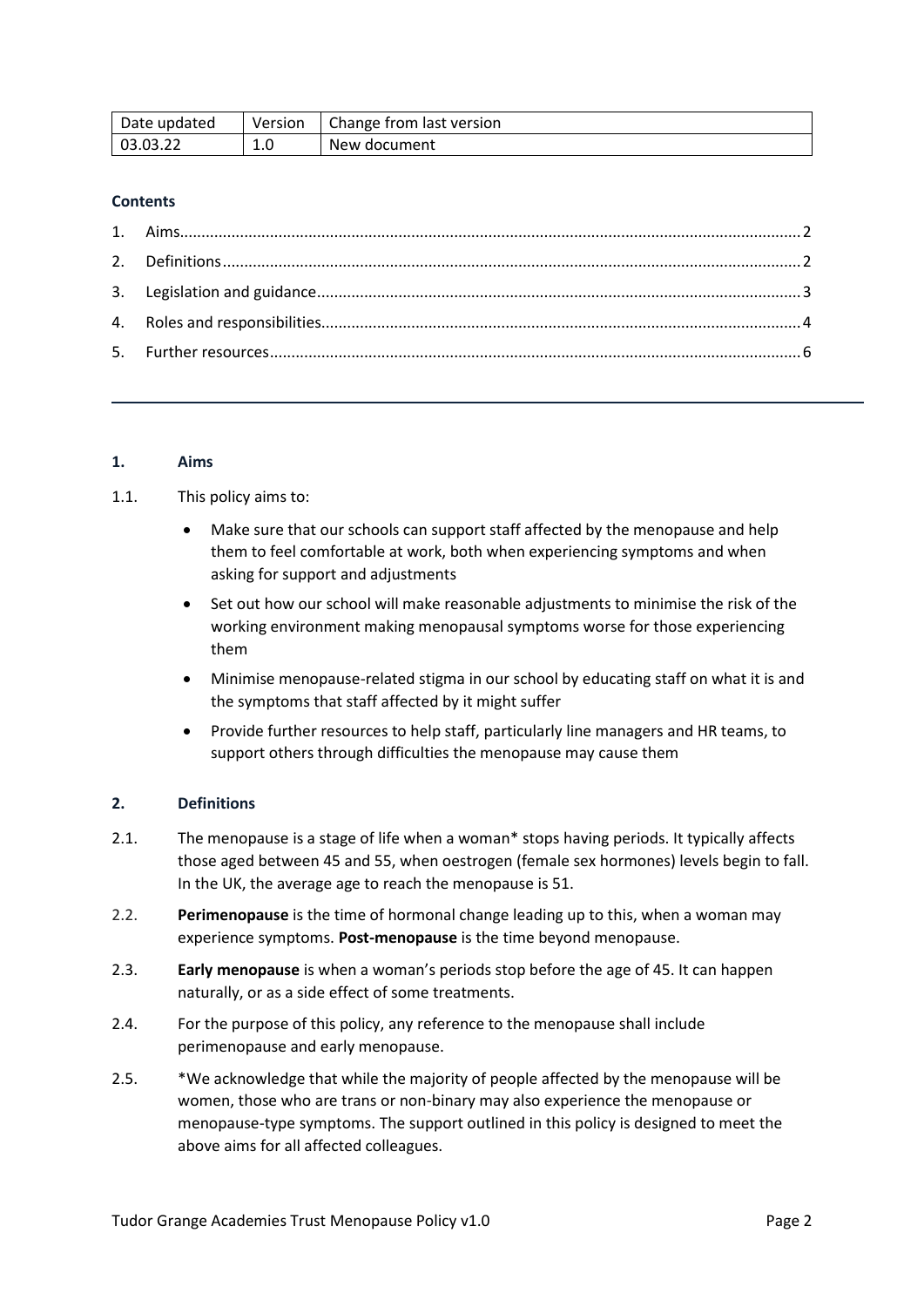# 2.6. **Symptoms**

- 2.6.1. Individuals suffering from the menopause may experience symptoms that cause changes to their emotions and other aspects of their health, some of which may impact them at work.
- 2.6.2. Menopausal symptoms might include:
	- Hot flushes, night sweats and palpitations
	- Difficulty sleeping, insomnia and fatigue
	- Low mood, anxiety and depression
	- Headaches and joint and muscle pain
	- Weakened bladder function and urinary tract infections
	- Vaginal dryness and reduced sex drive
	- Problems with memory, confidence and concentration
- 2.6.3. For some individuals, being at work may make their symptoms worse. For example, if the temperature is too high, this may cause symptoms such as hot flushes, dizziness, discomfort, sweating and heart palpitations.
- 2.6.4. Symptoms affecting sleep can make it difficult for staff experiencing them to concentrate and stay focused, while low confidence, low mood and anxiety may impact on decision-making and relationships with colleagues.
- 2.6.5. We acknowledge that the menopause will affect everybody differently some individuals may experience no symptoms at all, and some may experience a variety. We will adapt our response to staff affected by the menopause on a case-by-case basis.

# <span id="page-2-0"></span>**3. Legislation and guidance**

- 3.1. Under th[e Health and Safety at Work Act 1974,](https://www.legislation.gov.uk/ukpga/1974/37/section/2) employers have a legal duty to ensure the health, safety and welfare of all staff, so far as is reasonably practicable.
- 3.2. Th[e Management of Health and Safety at Work Regulations 1999](https://www.legislation.gov.uk/uksi/1999/3242/contents/made) require that employers make an assessment of the risks to the health and safety of their employees. This requires undertaking general risk assessments, which should include specific risks to the health of staff affected by the menopause.
- 3.3. Th[e Equality Act 2010](https://www.legislation.gov.uk/ukpga/2010/15/contents) prohibits discrimination against an individual based on the protected characteristics, which include age, sex and disability. Employers are under a statutory duty to consider whether any 'reasonable adjustments' are required to alleviate any disadvantages staff encounter based on these characteristics.
- 3.4. [Section 6](https://www.legislation.gov.uk/ukpga/2010/15/section/6) of the Equality Act 2010 states that a person has a disability if:
	- 3.4.1. They have a physical or mental impairment, and
	- 3.4.2. The impairment has a substantial and long-term adverse effect on their ability to carry out normal day-to-day activities
	- 3.4.3. Relating specifically to menopause symptoms:
		- Many of the aforementioned symptoms would be likely to be classified as a physical and/or mental impairment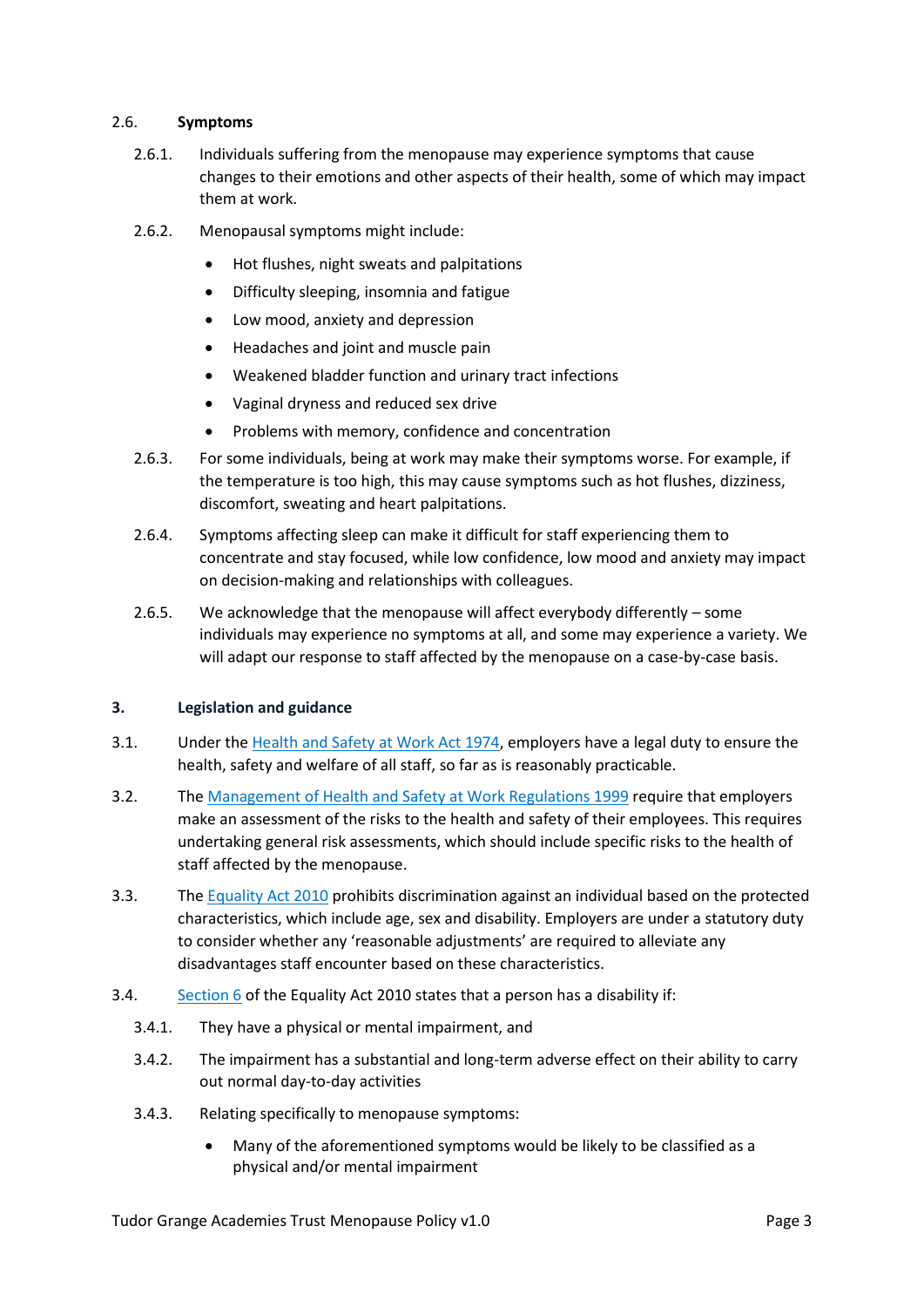- 'Substantial' means more than minor or trivial
- 'Long-term' means an impairment if it has lasted for at least 12 months, is likely to last for at least 12 months, or is likely to last for the rest of the life of the person affected
- 'Day to day activities' are those carried out by most people on a regular basis, and includes but is not limited to: walking, driving, carrying or moving things, being able to concentrate, writing, reading, typing, speaking
- 3.4.4. Ongoing symptoms linked to the menopause may meet the definition of a disability and where they do, employers will be required to consider whether any reasonable adjustments are required to alleviate any disadvantage.
- 3.4.5. Any such adjustments will be made on a case-by-case basis and, where appropriate, staff affected by the menopause will be offered a variety of approaches to support them.
- 3.5. This policy complies with our funding agreement and articles of association.

# <span id="page-3-0"></span>**4. Roles and responsibilities**

# 4.1. **The Trust Board**

- 4.2. The Trust Board has ultimate responsibility for health and safety matters in the school, but will delegate day-to-day responsibility to the Principal.
- 4.3. The Trust Board has a duty to take reasonable steps to ensure that staff are not exposed to risks to their health and safety on the school premises.
- 4.4. The Trust, as the employer, also has a duty to:
	- 4.4.1. Assess the risks to staff and others affected by school activities in order to identify and introduce the health and safety measures necessary to manage those risks
	- 4.4.2. Inform employees about risks and the measures in place to manage them
	- 4.4.3. Make sure that adequate health and safety training is provided

# 4.5. **Role of senior staff**

- 4.6. Senior staff will make reasonable adjustments to the workplace to support staff experiencing the menopause, and to make sure the workplace doesn't make their symptoms worse, by:
	- Carrying out individual risk assessments to assess working conditions in line with the specific needs of staff affected by the menopause
	- Monitoring the wellbeing of staff through regular surveys and structured conversations
	- Providing resources and training opportunities to make sure that all line managers and HR staff are aware of the menopause, its potential impact on work, and what adjustments may be necessary
	- Promoting information about and access to external support services such as the EAP
	- Ensuring good ventilation and air quality throughout the school, leaving doors open where appropriate and ensuring windows can be safely opened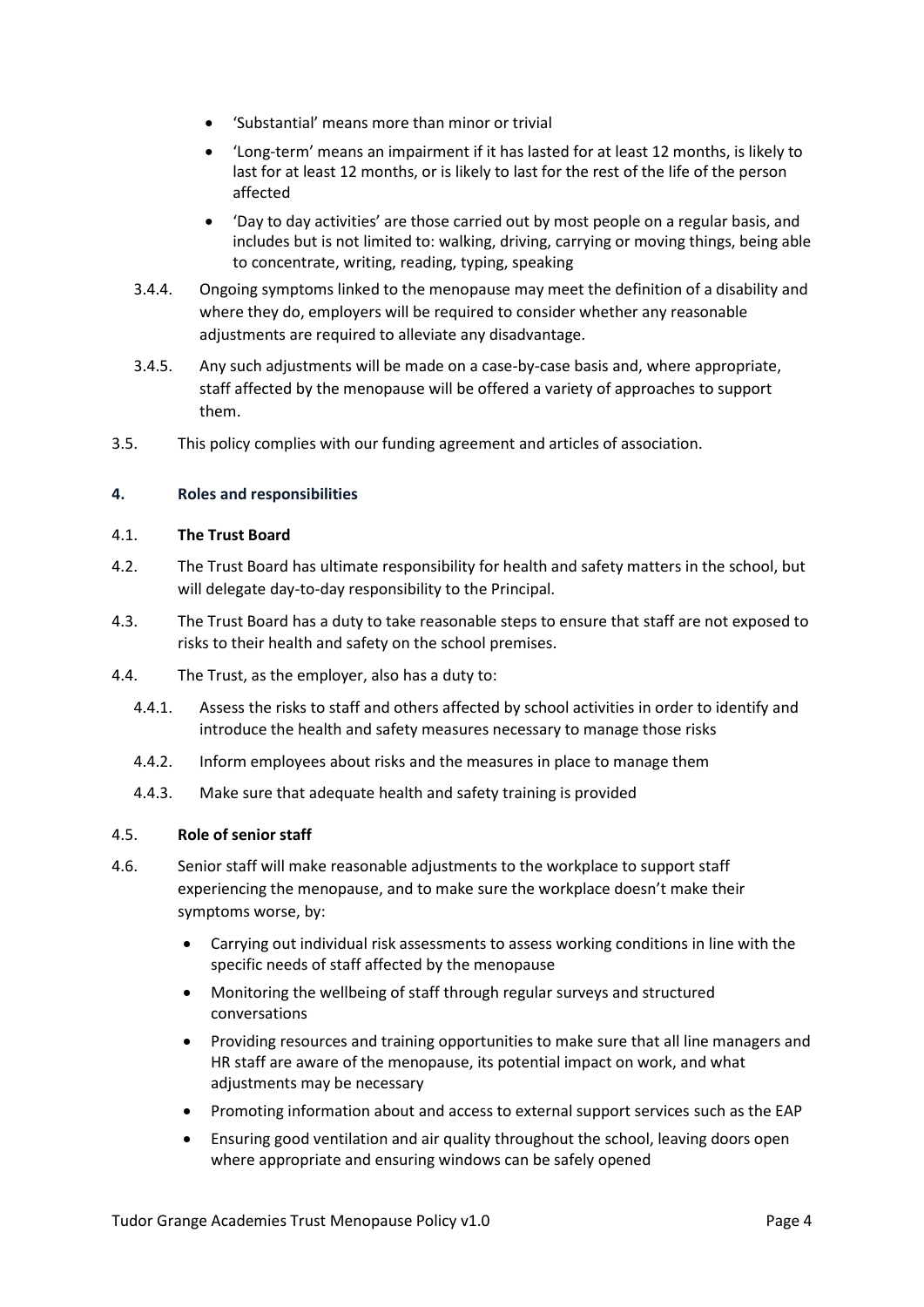- Ensuring regular access to cold drinking water for all staff
- Regulating and monitoring the temperature of the school and collecting feedback from staff, as well as ensuring the temperature can be regulated per room by turning down radiators for example
- Ensuring toilet, washing and sanitary facilities are accessible for staff, and establishing a system that allows for cover for staff to access these facilities where necessary while they are teaching
- Providing small desk fans to help staff cool down if needed
- Fitting blinds to windows
- encouraging access to the HR Director to whom those staff affected by the menopause can speak to about their symptoms in confidence, if they do not feel comfortable doing so with their line manager
- 4.7. Senior staff will work to create a culture in the school where staff can talk openly about the menopause by:
	- Providing information on the menopause in the staff room, e.g. posters and leaflets
	- Providing training and advice for staff and managers to achieve consistent practice
	- Referring to the menopause in the school's staff wellbeing policy and others as appropriate.

#### 4.8. **Role of line managers**

- 4.9. Line managers who work with staff who may be affected by the menopause will:
	- Provide a non-judgemental, empathetic and confidential support system to staff
	- Appreciate the personal nature of any conversations about the menopause and treat them confidentially and sensitively
	- Monitor sickness absence, and have support meetings with staff if any patterns emerge
	- Have regular, informal conversations with staff that they line manage who are affected by the menopause to discuss what support they need, and record any reasonable adjustments that are agreed
	- Consider flexible working requests in order to accommodate acute symptoms
	- Promote information about and access to external support services such as the EAP
	- If necessary, seek advice from HR or occupational health colleagues, or discuss a referral with the staff member to occupational health for further support

# 4.10. **Role of staff members affected by the menopause**

- 4.11. We encourage staff who are experiencing menopausal symptoms that are impacting their health and wellbeing at work to:
	- Share their practical needs to reduce the difficulties the menopause can cause and their preferred coping strategies with their line manager, or with the HR Director
	- Report honestly about their wellbeing and let their line manager or another trusted member of know if the menopause is having an impact on this
	- Make time in their schedule to visit their GP and access other support services to ensure they are actively taking steps to look after their wellbeing.